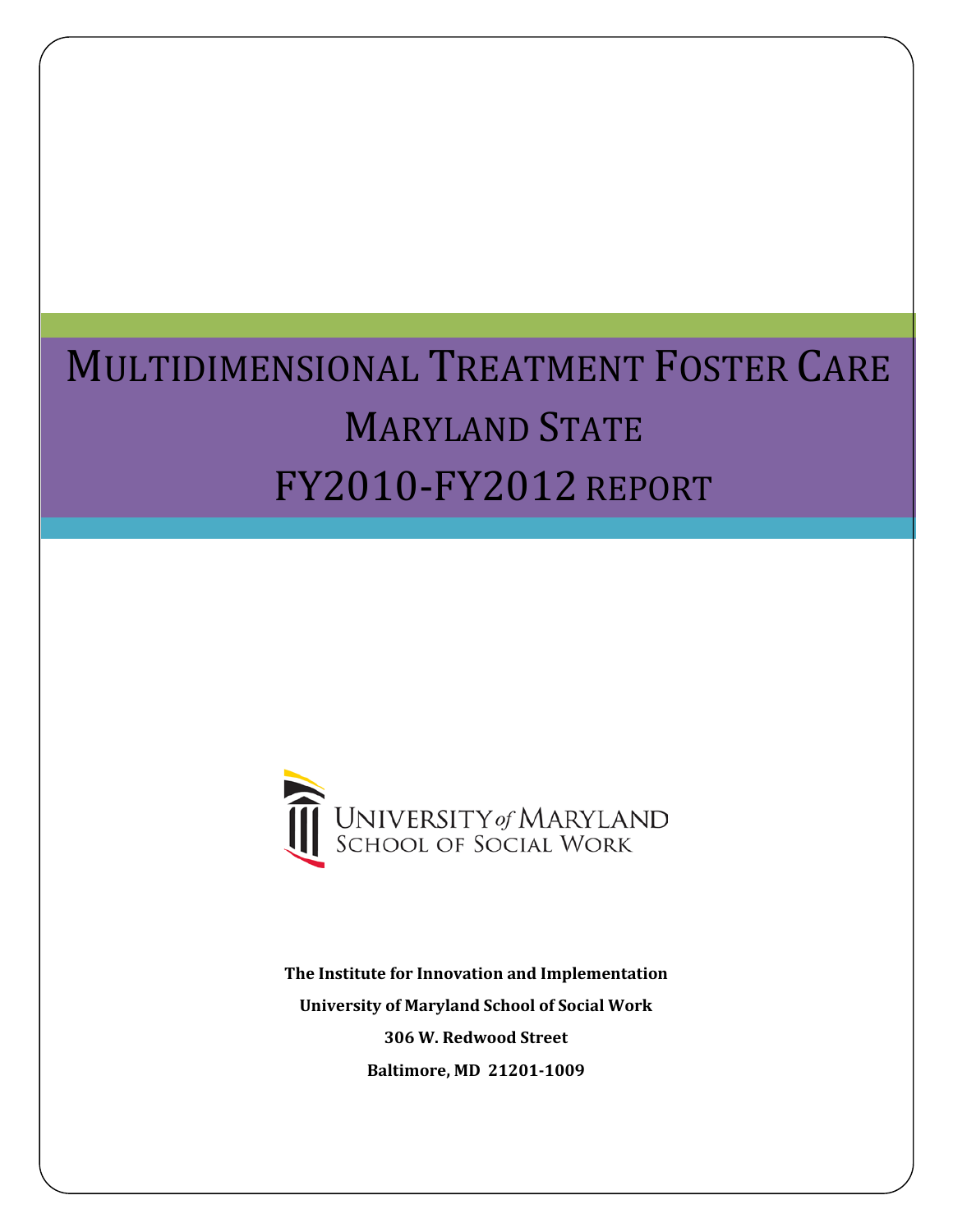# **Contents**

| FIDELITY (ADHERENCE) TO MTFC: WERE MTFC SERVICES ADEQUATELY PROVIDED IN MARYLAND? 3            |  |
|------------------------------------------------------------------------------------------------|--|
|                                                                                                |  |
|                                                                                                |  |
|                                                                                                |  |
| CHILD AND FAMILY EVIDENCE-BASED PRACTICE IMPLEMENTATION AND EVALUATION IN MARYLAND  4          |  |
|                                                                                                |  |
| WHAT IS AN EBP AND WHY IS IT IMPORTANT TO MONITOR THEIR UTILIZATION, OUTCOMES, AND FIDELITY? 4 |  |
|                                                                                                |  |
|                                                                                                |  |
|                                                                                                |  |
|                                                                                                |  |
|                                                                                                |  |
|                                                                                                |  |
|                                                                                                |  |
|                                                                                                |  |
|                                                                                                |  |
|                                                                                                |  |
|                                                                                                |  |
|                                                                                                |  |
|                                                                                                |  |
|                                                                                                |  |
|                                                                                                |  |
| THE BIG PICTURE: HOW DOES A YOUTH PROGRESS FROM AN MTFC REFERRAL TO SUCCESSFUL OUTCOME? 9      |  |
|                                                                                                |  |
|                                                                                                |  |
|                                                                                                |  |
|                                                                                                |  |
|                                                                                                |  |
|                                                                                                |  |
|                                                                                                |  |
|                                                                                                |  |
|                                                                                                |  |
|                                                                                                |  |
|                                                                                                |  |
|                                                                                                |  |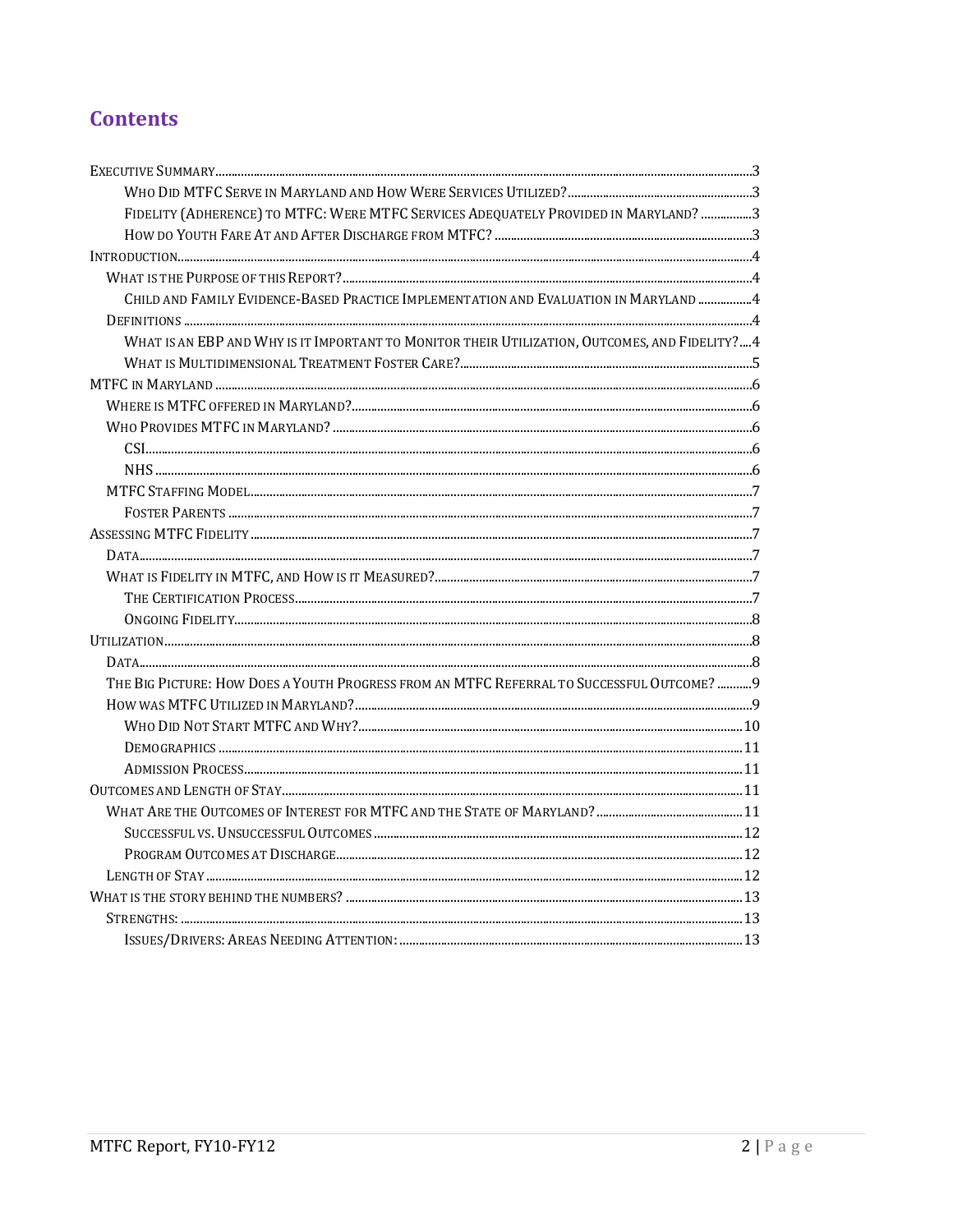# **MULTIDIMENSIONAL TREATMENT FOSTER CARE MARYLAND STATE FY 2010-FY 2012 REPORT**

# <span id="page-2-0"></span>**Executive Summary**

Multidimensional Treatment Foster Care (MTFC) is one of five prioritized evidence-based practices chosen by Maryland's Children's Cabinet for statewide implementation in an effort to reduce costly outof-home placements and provide empirically supported community-based practices that address key outcomes (e.g., long-term rates of re-arrest, school attendance, etc.). Maryland's MTFC program data for fiscal years (FY) 2010 through 2012 indicate that a small, yet diverse sample of 52 youth and families referred to MTFC entered treatment, and that these services were adherent to the MTFC model. Most importantly, the majority of youth had successful outcomes at discharge from MTFC.

#### <span id="page-2-1"></span>**Who Did MTFC Serve in Maryland and How Were Services Utilized?**

- From FY10 through FY12, MTFC was funded in 2 jurisdictions in Maryland—Baltimore County and Montgomery County.
- The number of referrals entering MTFC treatment in Maryland increased from 11 in FY10 to 20 in FY11, and 21 in FY12 – a 91% increase over the three-year reporting period.
- The mean age of youth starting service was 14.5 years old (*sd*=2.73), and about half were African-American (52%). A nearly equal proportion of males (52%) and females (48%) began treatment.

#### <span id="page-2-2"></span>**Fidelity (Adherence) to MTFC: Were MTFC Services Adequately Provided in Maryland?**

• Both programs were above the 70% fidelity cutoff for both Foster Parent Meetings and Clinical Team Meetings.

#### <span id="page-2-3"></span>**How do Youth Fare At and After Discharge from MTFC?**

- Of youth who were discharged from MTFC between FY10 and FY12 (n=34),
	- o 56% completed treatment and discharged to a less restrictive living situation,
	- o 29% did not complete treatment and discharged to a more restrictive living situation, and
	- o 15% discharged to a less restrictive living situation, but did not complete treatment.
- Of youth who successfully completed MTFC between FY10 and FY12 (n=19), at the time of discharge:
	- o 100% had no new arrests; and
	- o 89% were in school/working.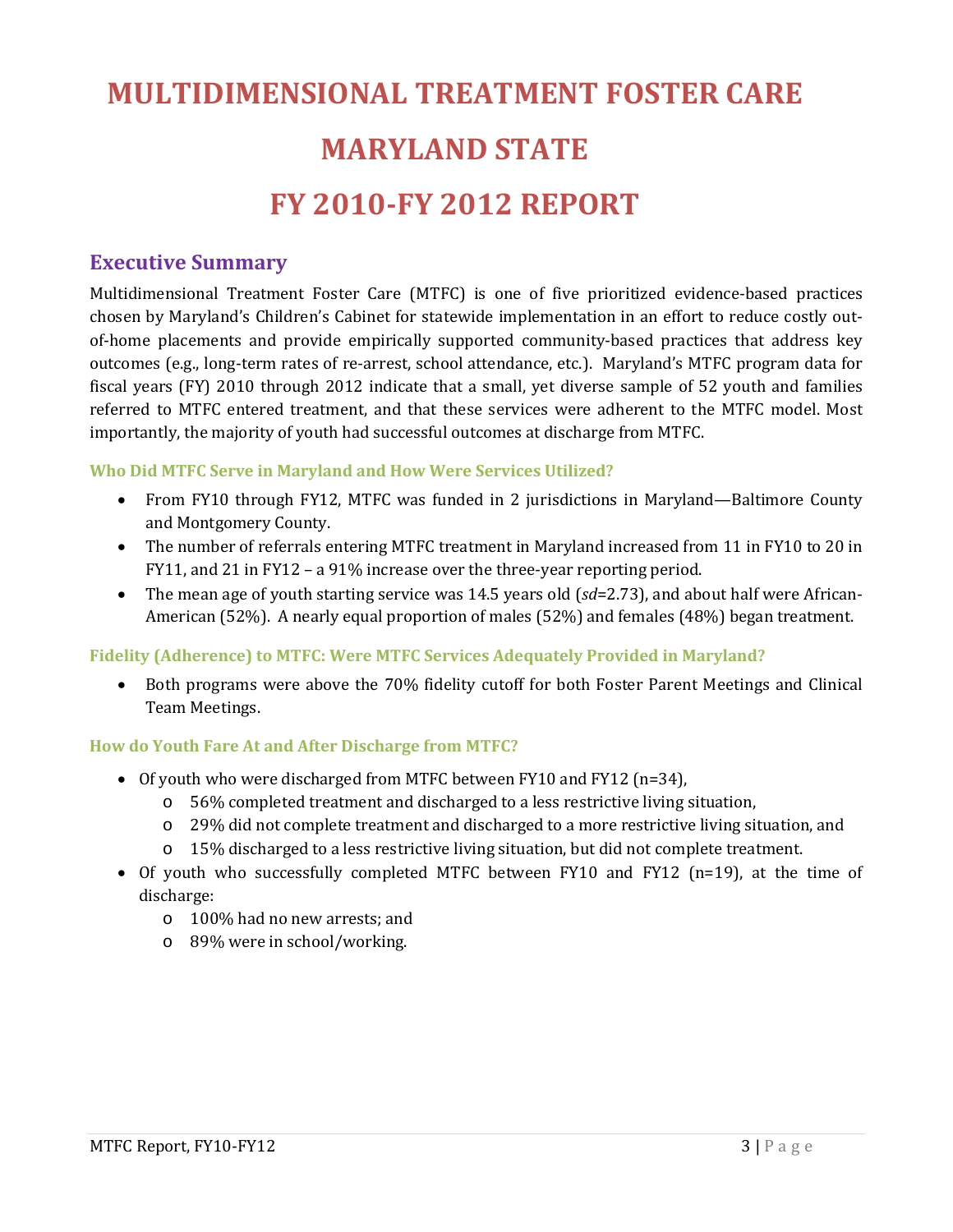# <span id="page-3-0"></span>**Introduction**

### <span id="page-3-1"></span>**What is the Purpose of this Report?**

The purpose of this report is to provide state and local stakeholders and vendors with a summary of Multidimensional Treatment Foster Care (MTFC) utilization, fidelity, and outcomes across the State of Maryland for fi[sc](#page-0-0)al years (FY) 2010 through 2012. MTFC is one of five prioritized evidence-based practices (EBPs)1 chosen by Maryland's Children's Cabinet for statewide implementation in an effort to reduce costly out-of-home placements and provide field-tested, community-based practices shown to address key youth outcomes (e.g., family functioning, school attendance, association with deviant peers, long-term rates of re-arrest). Both short- and long-term effects of this evidence-based practice (EBP) for high-risk, neglected, and/or delinquent adolescents are examined in this report.

#### <span id="page-3-2"></span>**Child and Family Evidence-Based Practice Implementation and Evaluation in Maryland**

Under contract with the Governor's Office for Children (GOC) on behalf of the Maryland Children's Cabinet, The Institute for Innovation and Implementation's Evaluation and Outcomes Center collects and analyzes data for the state in order to track a variety of EBPs being utilized throughout Maryland. Guided by the Children's Cabinet, the evaluation team collects data from local EBP providers, national purveyor databases (if available), and state agencies to routinely report on EBP implementation, including: where services are available and at what capacity, how services are funded, how services are utilized, how well services are being delivered based on model requirements, and outcomes for youth following treatment discharge.

#### <span id="page-3-3"></span>**Definitions**

#### <span id="page-3-4"></span>**What is an EBP and Why is it Important to Monitor their Utilization, Outcomes, and Fidelity?**

An evidence-based practice refers to the integration of the best available research with clinical expertise in the context of youth and family characteristics, culture, and preferences.

- *Utilization* data provide information about the youth referred and served by EBPs, as well as details of the admission process. This can be used to inform stakeholders of which populations are able or unable to access these services as well as parts of the admission process that are in need of improvement.
- Good *outcomes* are not based on the mere availability and utilization of EBPs; they are critically dependent on how well therapists deliver the practices and the "fit" with the population being served. In order to understand whether an EBP works and achieves the desired level of change, it is critical to identify, carefully define, and evaluate the outcomes of that EBP.
- *Fidelity* to an EBP is defined as the degree to which the EBP is delivered as intended by the program developers. If therapists are not adhering to the EBP model in their provision of services, the well-researched expected outcomes may not be achieved, nor will it be clear *how and why* the intervention works, and *how* outcomes may be improved (e.g., Carroll et al., 2007).

<span id="page-3-5"></span> <sup>1</sup> The prioritized EBPs chosen by Maryland's Children's Cabinet include Multisystemic Therapy, Functional Family Therapy, Brief Strategic Family Therapy, Multidimensional Treatment Foster Care, and Trauma-Focused Cognitive Behavioral Therapy.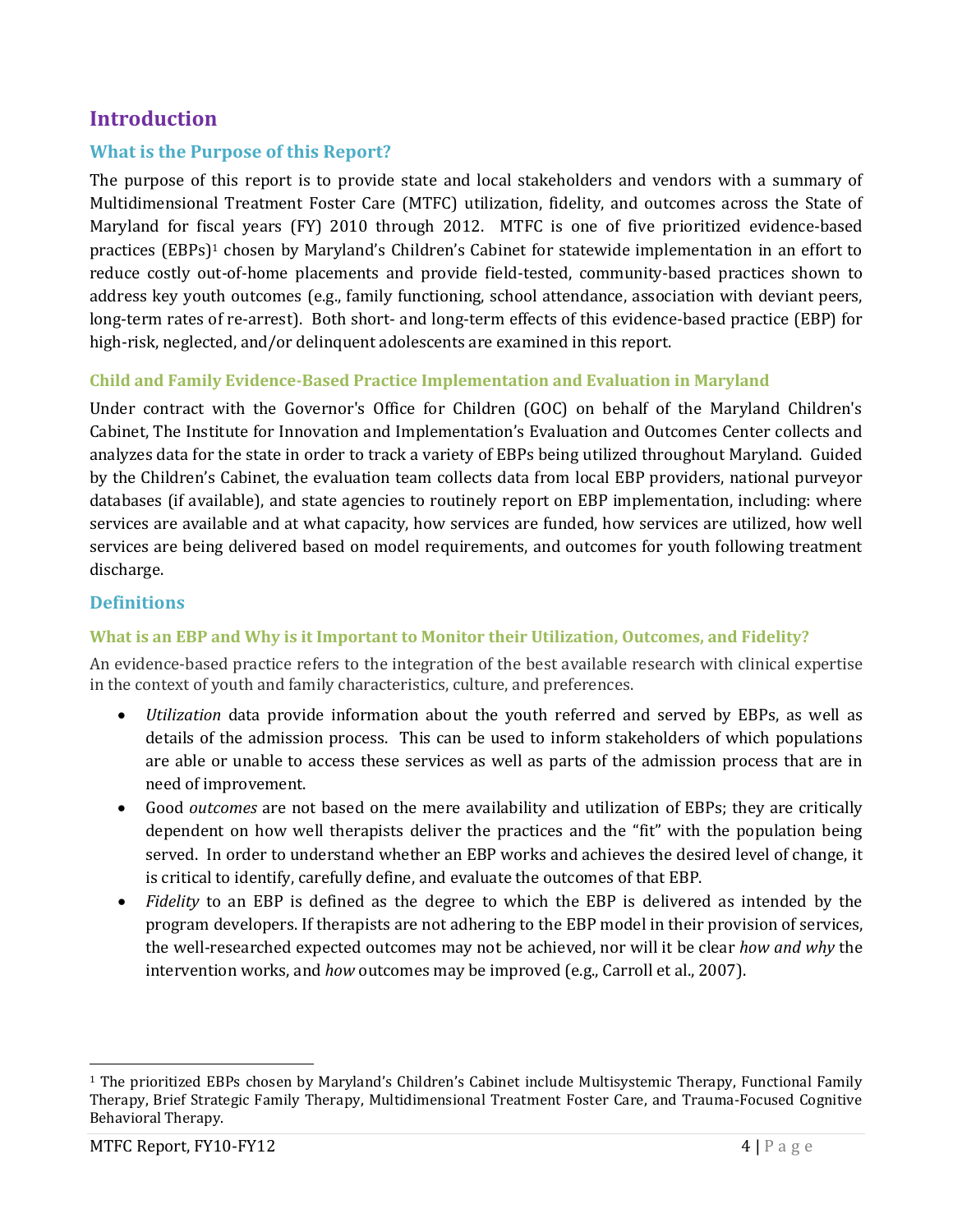#### <span id="page-4-0"></span>**What is Multidimensional Treatment Foster Care?**

Multidimensional Treatment Foster Care is a behavioral treatment alternative to group or residential treatment, incarceration, or hospitalization for adolescents who have problems with chronic antisocial behavior, emotional disabilities, and delinquency. MTFC's target population is high-risk youth ages 12-17 and their families; targeted youth include those with histories of severe or chronic delinquent behavior who are at risk of incarceration as well as youth with emotional and behavioral disabilities who are at risk of psychiatric hospitalization.

#### Jack's Story

Jack came to Community Solution's MTFC Program as a 17-year old, very disheartened male who had essentially grown up in hospitals, group homes and residential placements. Jack was dually committed to DJS and DSS with the primary concern of both agencies being his mother's lack of consistency in cooperating with treatment in the past. His history of sexual offense and fire starting behaviors would typically make him ineligible for MTFC, but he had received extensive treatment in these areas, and it was determined that he was ready to progress to a different level of care.

While he experienced some adjustment difficulties at first, Jack eventually adjusted to MTFC's programming and began to move through the levels. Simultaneously, the MTFC family therapist was successful in engaging Jack's mother in therapy and she started to learn critical parenting skills and how to implement MTFC's point and level system at home.

After consistent hard work, dedication, and commitment from all parties, Jack graduated from MTFC prior to his 18th birthday and something happened that Jack and his mother feared never would: he was able to return home and reside with his family once again. Stories that end with successful family reunifications like this are what MTFC is all about.

MTFC focuses on providing youth with: treatment and intensive supervision at home, in school, and in the community; clear and consistent limits with follow-through on consequences; positive reinforcement for appropriate behavior; and separation from delinquent peers. It is delivered in a therapeutic living environment by trained foster parents who are closely supervised and contacted daily by MTFC staff via telephone calls to check on youth progress and problems (Chamberlain & Mihalic, 1998). Throughout the youth's placement, which lasts approximately 6 to 9 months, s/he receives supervised home visits and weekly family therapy sessions. In addition, the youth has frequent contacts with his or her case worker, parole or probation officer, teachers, and/or work supervisors, as well as 24-hour access to MTFC staff for consultations and crisis intervention.

The two major aims of MTFC are: 1) to create opportunities for youth to be able to successfully live in families rather than in group or institutional settings, and 2) to simultaneously prepare their parents, guardians, or relatives to provide youth with effective parenting so that the positive changes made while the youth are placed in MTFC can be sustained over the long-run (Chamberlain & Mihalic, 1998). Other goals of the intervention are to: increase youth's social support from adults and peers; improve youth's relationships with parents and attachment to family; improve relationships with teachers and youth's commitment to school; promote involvement with positive peers and activities; reduce anti-social behavior, including association with delinquent and/or aggressive peers and involvement in delinquency, such as violent acts, substance use, and/or drug dealing; improve social competencies and problemsolving skills; and decrease the impact of cognitive and neurological deficits and other mental health disorders.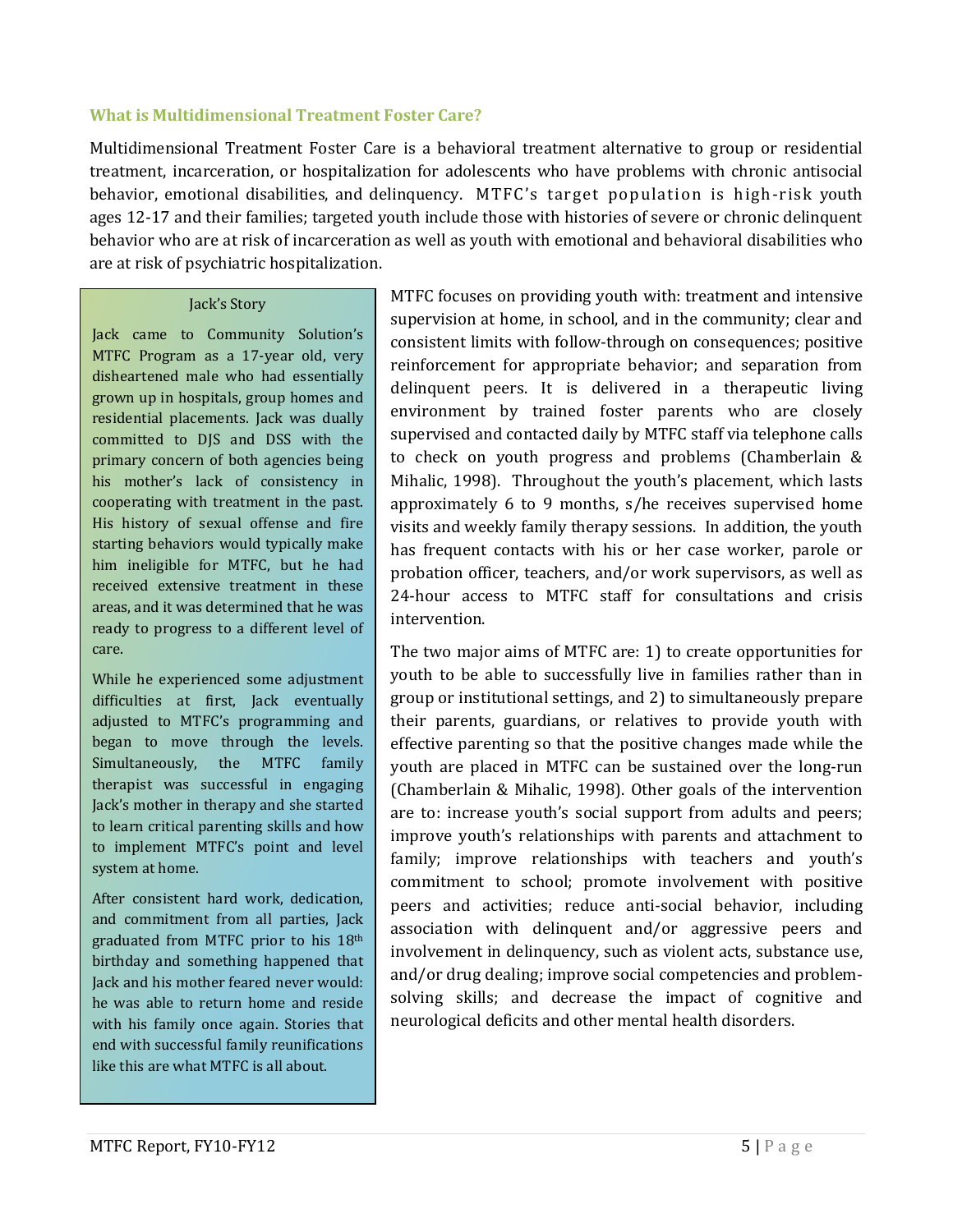# <span id="page-5-0"></span>**MTFC in Maryland**

## <span id="page-5-1"></span>**Where is MTFC offered in Maryland?**



#### <span id="page-5-2"></span>**Who Provides MTFC in Maryland?**

There are currently two providers of MTFC in Maryland, Community Services Incorporated (CSI) and Northwestern Human Services (NHS). They have both been operating in Maryland since 2009, with NHS serving youth in Montgomery County and CSI serving Baltimore County youth.

#### <span id="page-5-3"></span>**CSI**

Community Solutions, Inc. is a non-profit community based organization founded in 1962 that promotes self-reliance, responsibility and accountability among at-risk and disadvantaged adults and youth referred from child welfare, juvenile justice and criminal justice agencies. Across 60 programs in ten states, CSI has grown and diversified in response to the needs of clients, referral sources and communities.

In Maryland, CSI received its licensure as a foster care provider in 2009. The first youth was placed in their program in December 2009, and the first youth graduated their program in August 2010. CSI is currently in the process of becoming a certified provider of MTFC and has requested a Program Assessment from the national purveyor as a first step toward applying for certification. It is expected that the Program Assessment will be completed by the end of calendar year 2012.

#### <span id="page-5-4"></span>**NHS**

Northwestern Human Services has provided innovative solutions to support the unique needs of the individuals they serve by striving to create a caring and responsive environment that promotes the highest standards of integrity and quality since 1969. NHS has grown from one site in Philadelphia to a multi- state, multi- service system, non- profit provider of human services.

In Maryland, NHS received a license to operate as a Child Placement Agency (CPA) in August 2009. The first youth was placed in their program in January 2010, and the first youth graduated their program in August of 2010. NHS was certified by the MTFC developer in January 2012.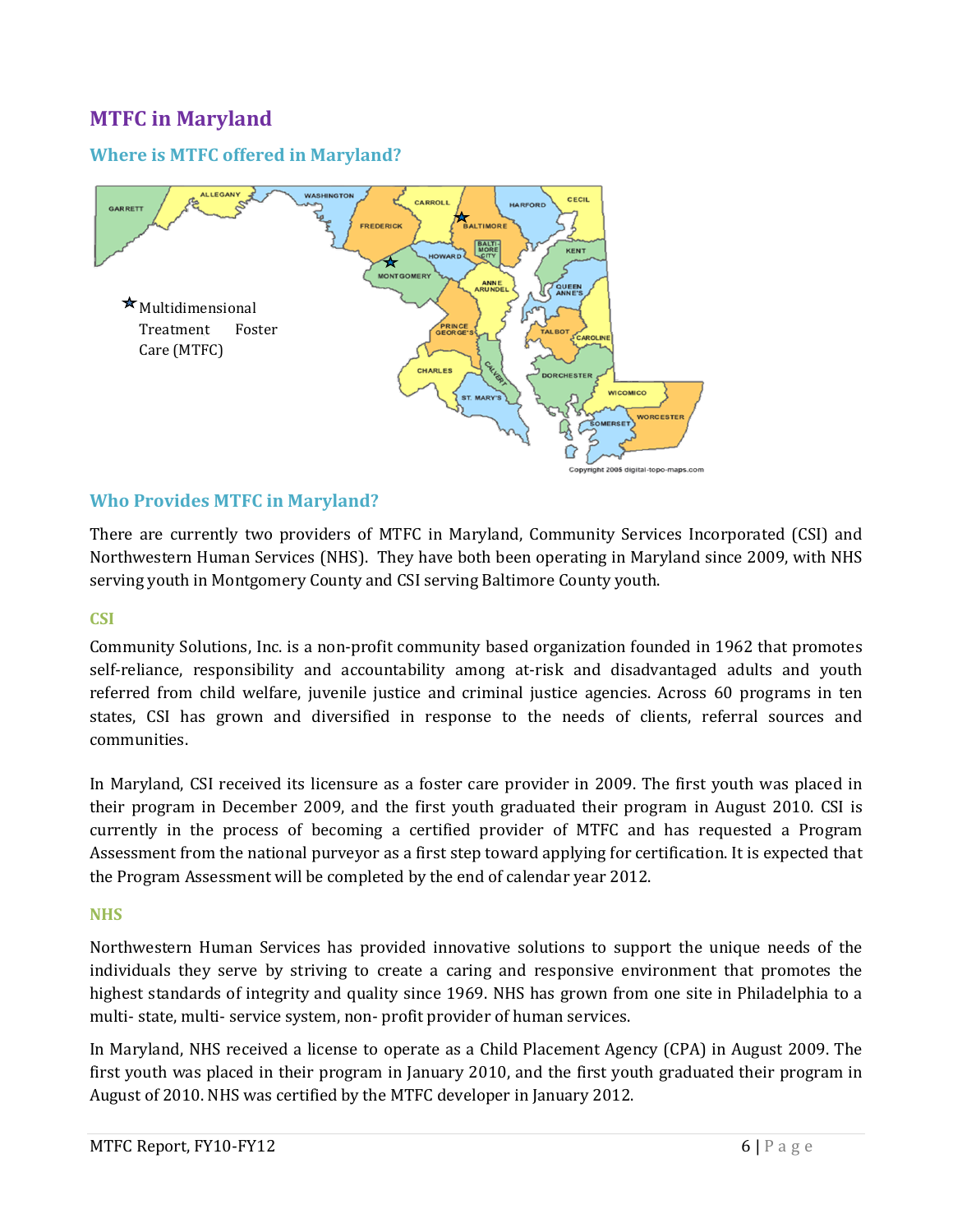#### <span id="page-6-0"></span>**MTFC Staffing Model**

The MTFC model consists of multiple staff with diverse expertise, including a program supervisor, individual therapist, family therapist, recruiter/trainer, skills trainer, and foster parents. All therapeutic staff are masters-level licensed social workers.

#### <span id="page-6-1"></span>**Foster Parents**

MTFC's requirements for foster parents are more substantial than traditional foster care or even most treatment foster care programs. MTFC foster parents are required to supervise participating youth, regardless of age, 24 hours a day, seven days per week. In addition, the foster parents are charged with implementing a behavior modification plan that uses a points system. Foster parents must closely observe all of a youth's behaviors and then award points for positive behaviors and subtract points for negative behaviors. The youth then uses these points to purchase all of their privileges. Concurrently, the foster parents use a positive reinforcement approach in which they verbally or tangibly recognize positive behaviors and show indifference to negative behaviors.

As a result of the numerous requirements for foster parents, it has been a challenge to find the appropriate foster parents for the MTFC model in Maryland. This ultimately led to the closure of several CSI foster parent homes. At the same time, NHS lost eligible families because it was unable to place youth into their homes. Currently, both providers are aggressively recruiting new foster homes and have enhanced the interview and intake process in an effort to better assess which foster parents would provide good "MTFC homes."

## <span id="page-6-2"></span>**Assessing MTFC Fidelity**

#### <span id="page-6-3"></span>**Data**

Data regarding providers' fidelity to the MTFC model is derived from the national MTFC purveyor's annual site assessments and, when possible, certification process documents.

#### <span id="page-6-4"></span>**What is Fidelity in MTFC, and How is it Measured?**

The developer of MTFC (OSLC Community Programs) worked with TFC Consultants, Inc. and an independent research organization specializing in dissemination issues [\(Center for Research to Practice](http://www.cr2p.org/) or CR2P) to create an objective and standardized way to measure fidelity. Providers must become certified and keep their certification current, as well as undergo feedback reviews. These reviews include detailed feedback on their strengths and on how they can improve their practices to be more in line with the MTFC model components. NHS received one of these feedback reviews on December 28, 2011, and CSI received one on January 14, 2012.

#### <span id="page-6-5"></span>**The Certification Process**

The certification process involves a thorough evaluation by CR2P of seven criteria aimed at measuring the adherence to MTFC model components and assuring model fidelity. In order to gain certification, at least 7 youth must successfully complete the program, and the provider must meet the criteria for at least five of the six following domains:

• Therapy components (i.e., number of sessions per month);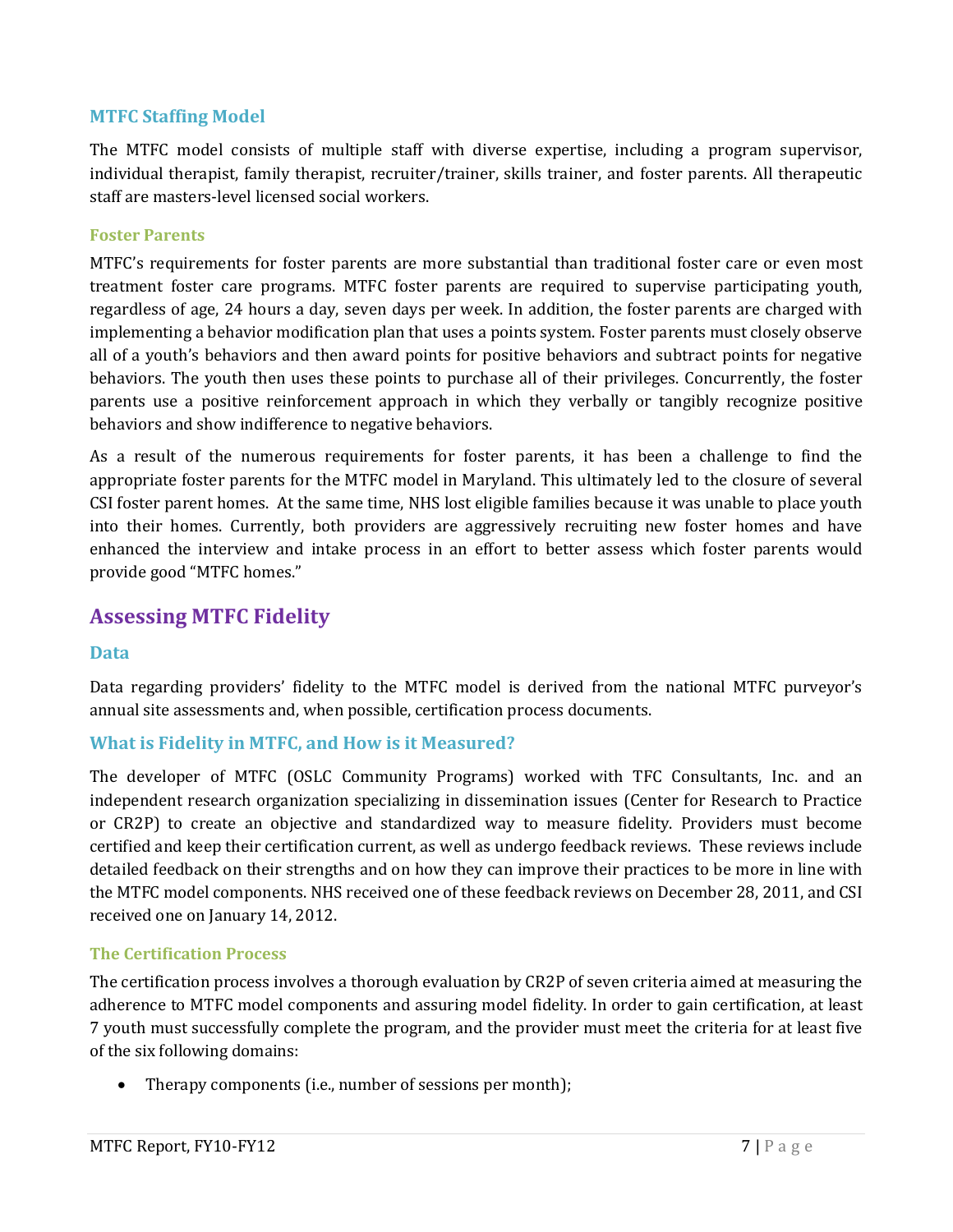- Behavioral components (i.e., foster parents' use of Parent Daily Reports (PDRs), the point and level system, and school cards);
- Foster Parent Meeting frequency, attendance, and content;
- Clinical Team Meeting frequency, attendance, and content;
- Program staff (i.e., alignment of staff roles with MTFC's recommendations); and
- Training of current and future team members.

# <span id="page-7-0"></span>**Ongoing Fidelity**

Programs that are, or are in the process of becoming, certified receive annual feedback reviews from CR2P that provide measures of ongoing fidelity. The reviews from December 2011 (NHS) and January 2012 (CSI) show that both providers were meeting fidelity targets for foster parents' application of the point and level system as well as completion of PDRs. The reviews also show that both providers were within the range needed to ensure fidelity to the model's requirements for both foster parent and clinical team meetings.





# <span id="page-7-1"></span>**Utilization**

# <span id="page-7-2"></span>**Data**

The primary data sources for this report were MTFC providers in Maryland, who routinely submit youthlevel data using a basic demographic and utilization reporting form developed by The Institute for Innovation and Implementation (the Institute)<sup>2</sup>. The data in the present report are current as of July 2012.

The utilization data collected for MTFC include the dates of referral, started services, and discharge. These dates are used to calculate the length of time youth and their families waited from referral to start of services and their total MTFC length of stay. Reasons for why some youth do not start services and the youth's living situation at both the time of referral and the time of discharge are also collected. Data from CSI and NHS have been combined in the tables in this section. In combination with demographic

<sup>&</sup>lt;sup>2</sup> Use of the data collection measure began in FY10. This measure was developed by the EBP Research and Evaluation team, which was formerly housed at the Innovations Institute.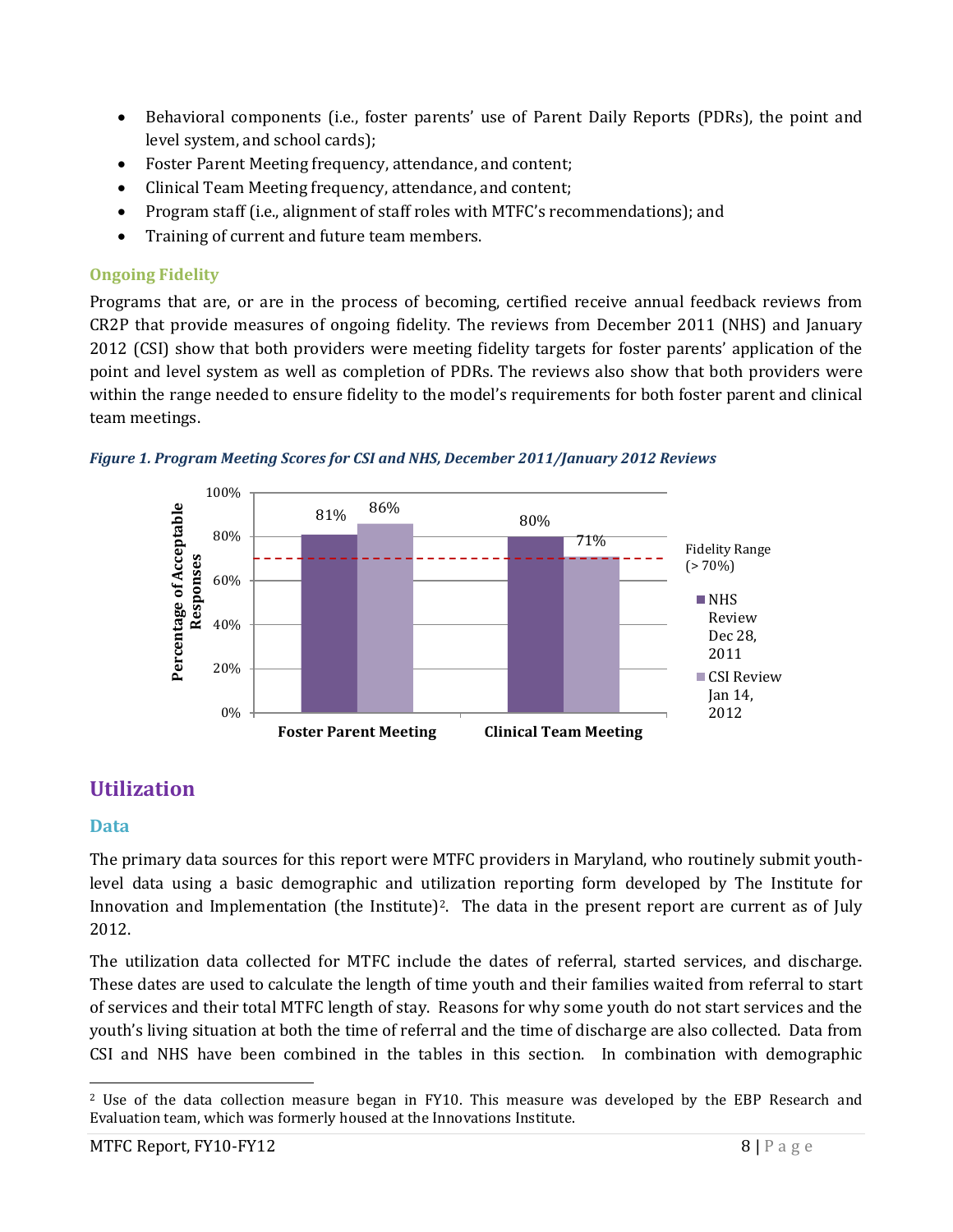information gathered for all youth referred to MTFC, these data provide a picture of the "who, when, and why" of MTFC service delivery in Maryland.

# <span id="page-8-0"></span>**The Big Picture: How Does a Youth Progress from an MTFC Referral to Successful Outcome?**

Upon referral to MTFC, the provider reviews the youth's history in order to determine his or her eligibility and to determine an appropriate foster family match. Eligible youth typically participate in MTFC for 6 to 9 months before discharging from treatment. As the diagram in Figure 2 shows, successful completion of MTFC is defined as the youth being discharged to a less restrictive living environment after finishing the full course of the treatment. If a youth is discharged from treatment before they have finished the full course of MTFC, regardless of living situation, his or her outcome is considered unsuccessful.





## <span id="page-8-1"></span>**How was MTFC Utilized in Maryland?**

Youth are referred to MTFC by the Maryland Department of Juvenile Services (DJS) and local Departments of Social Services (DSS). From FY10 through FY12, 161 youth were referred to MTFC. In general, DSS referrals have increased during this time frame, and referrals have decreased from DJS. This is due to a change in the number of slots funded by each state agency. The ten slots that were funded by DJS in FY10 were cut to five in FY11, and to only two throughout FY12. Conversely, DSS increased its number of funded slots from five in September 2010 to nine in July 2011; by the end of FY12, DSS funded 19 slots.

Of the 161 youth referred to MTFC from FY10 through FY12, 52 (32%) began services. The percentage of DSS-referred youth who started services has increased slightly each year, whereas this percentage has decreased each year for DJS. In total, slightly more than two-thirds of referred youth did not start MTFC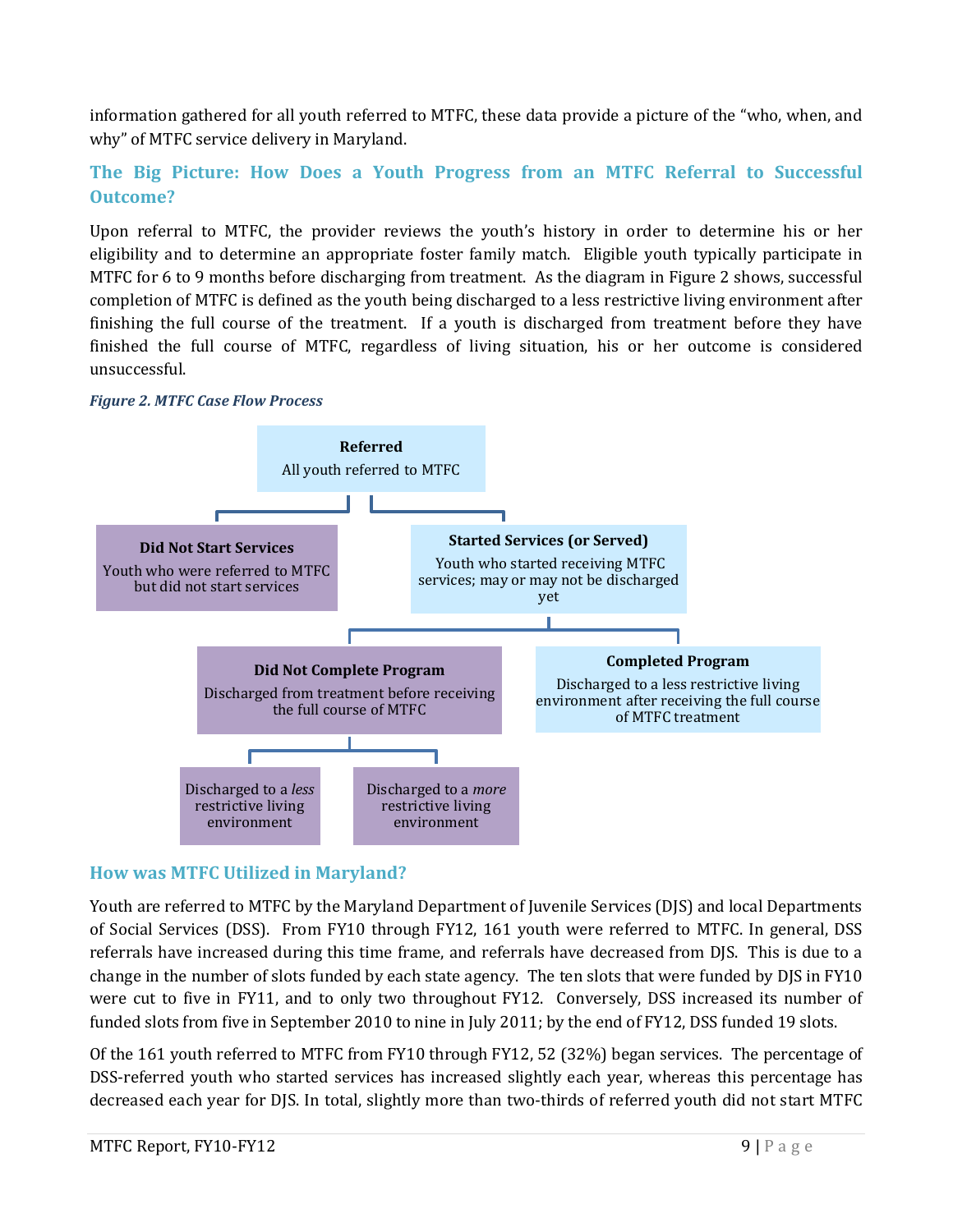(n=109). The relatively low percentage of youth starting MTFC is to be expected due to difficulty matching youth and foster families.

|                                               | <b>DSS-Funded</b> |             |             | DJS-Funded   |             |             |            |             |
|-----------------------------------------------|-------------------|-------------|-------------|--------------|-------------|-------------|------------|-------------|
|                                               | 2010              | 2011        | 2012        | <b>Total</b> | 2010        | 2011        | 2012       | Total       |
| <b>Youth Referred</b>                         | 9                 | 53          | 46          | 108          | 24          | 23          | 6          | 53          |
| <b>Youth who Started MTFC</b>                 | 2<br>(22%)        | 15<br>(28%) | 20<br>(43%) | 37<br>(34%)  | 9<br>(37%)  | (22%)       | (17%)      | 15<br>(28%) |
| <b>Youth who Did Not Start</b><br><b>MTFC</b> | (78%)             | 38<br>(72%) | 26<br>(57%) | 71<br>(66%)  | 15<br>(63%) | 18<br>(78%) | 5<br>(83%) | 38<br>(72%) |

*Table 1. Number of Youth Referred to MTFC by Funding Source, FY10-FY12*

#### <span id="page-9-0"></span>**Who Did Not Start MTFC and Why?**

Youth may be precluded from participation in MTFC on the basis of age, unmanageable psychiatric or medical issues, and certain offenses (e.g., sex offenses, fire setting). Of the youth who were referred, the most common reason for not starting service was that program slots were unavailable or that an appropriate family match could not be made (36%). Larger percentages of DSS-funded youth than DJSfunded youth did not start MTFC due to their referral being rescinded (24%) or because their parent or guardian was unavailable (13%). A larger percentage of DJS-funded youth did not start because they were unavailable due to circumstances such as a detention or an AWOL from a placement (11%).

#### *Table 2. Reasons Youth Did Not Start MTFC, FY10-FY12*

|                                                                                          | <b>DSS-Funded</b><br>$(n=71)$ | <b>DIS-Funded</b><br>$(n=38)$ |
|------------------------------------------------------------------------------------------|-------------------------------|-------------------------------|
| No available slots or family match                                                       | 24 (34%)                      | 15 (39%)                      |
| Funding/referral source rescinded referral                                               | 17 (24%)                      | 5(13%)                        |
| Parent(s)/guardian unavailable                                                           | 9(13%)                        | 2(5%)                         |
| Ineligible due to offense (e.g., sex offender, fire<br>setting)                          | 6(9%)                         | 2(5%)                         |
| Youth is unavailable (e.g., AWOL, detained)                                              | 2(3%)                         | $4(11\%)$                     |
| Youth has unmanageable psychiatric issues<br><b>or</b><br>pervasive developmental delays | 4(6%)                         | 2(5%)                         |
| Youth is not age appropriate                                                             | 2(3%)                         | 3(8%)                         |
| <b>Family lives outside service area</b>                                                 | $1(1\%)$                      | 3(8%)                         |
| <b>Youth does not consent</b>                                                            | 2(3%)                         | 1(3%)                         |
| Incomplete packet                                                                        | 3(4%)                         | $\Omega$                      |
| Youth has unmanageable medical issues                                                    | $1(1\%)$                      | 1 (3%)                        |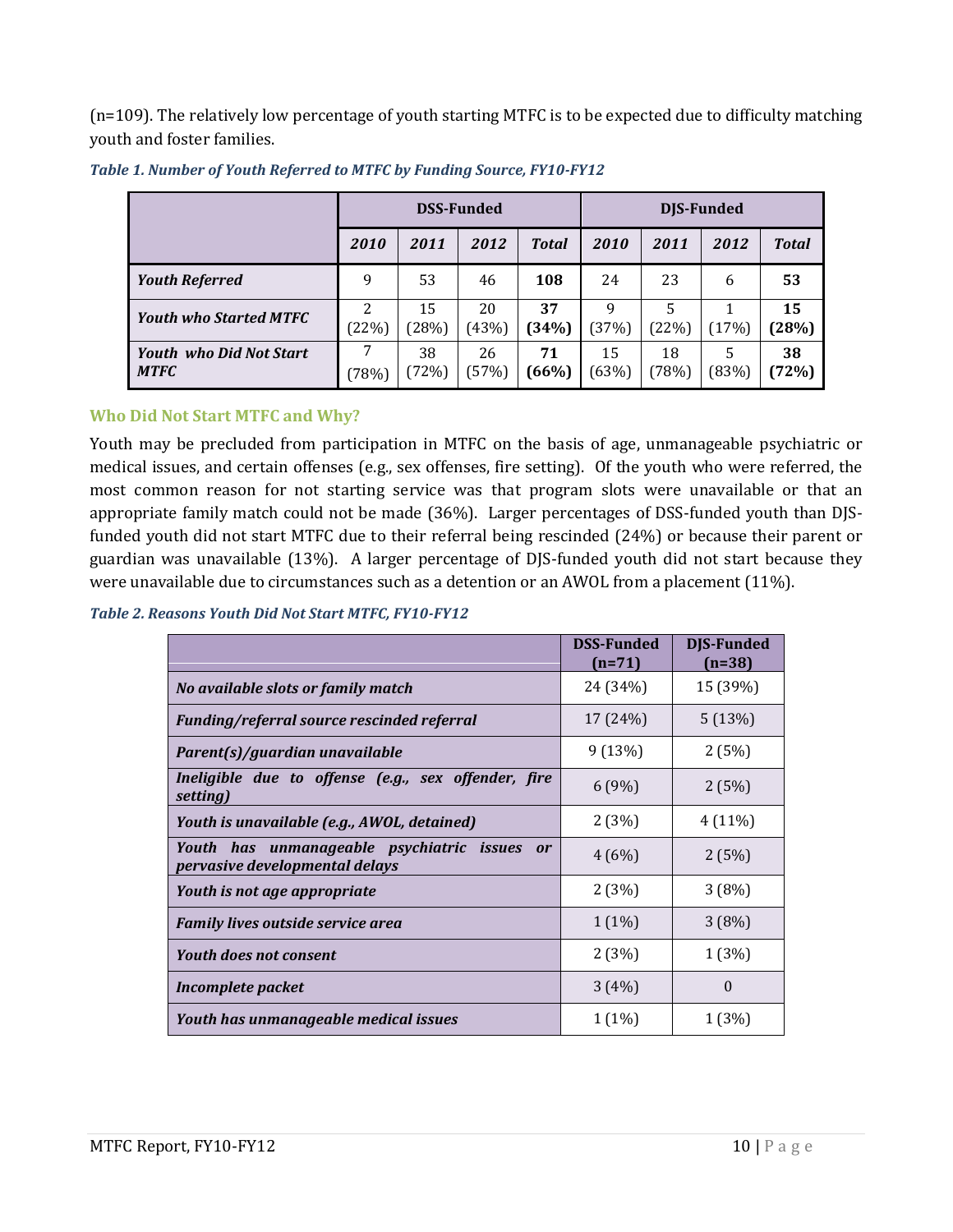## <span id="page-10-0"></span>**Demographics**

Approximately half of the youth who entered MTFC treatment were African-American (52%) and female (52%). DSS referred a greater proportion of females than DJS, although a similar percentage of females within each agency – approximately half – ultimately started services.

DJS-referred youth were, on average, one year older than DSS-referred youth, and this age difference was consistent among youth who started service. It should be noted that the ages of two DSS-referred youth who started service (three and four years old) were considerably younger than other youth referred to and served by MTFC, skewing the age distribution. Without these two youth, the average age of DSSreferred youth starting service was 14.7 years, which is closer to the age of DJS-referred youth served (15.4 years).

|           |                                 | <b>Youth Referred</b> |                              | <b>Youth Did Not Start</b> |                   | <b>Youth Started</b>         |                   |
|-----------|---------------------------------|-----------------------|------------------------------|----------------------------|-------------------|------------------------------|-------------------|
|           |                                 | <b>DSS-funded</b>     | <b>DJS-funded DSS-funded</b> |                            |                   | <b>DJS-funded DSS-funded</b> | <b>DJS-funded</b> |
|           | <b>Total Number of</b><br>Youth | 108                   | 53                           | 71                         | 38                | 37                           | 15                |
| Gender    | Male                            | 47 (44%)              | 36 (68%)                     | 30 (42%)                   | 28 (74%)          | 17 (46%)                     | 8 (53%)           |
|           | Female                          | 61 (56%)              | 17 (32%)                     | 41 (58%)                   | 10 (26%)          | 20 (54%)                     | 7(47%)            |
|           | African American/Black          | 53 (49%)              | 33 (62%)                     | 36 (51%)                   | $23(60\%)$        | 17 (46%)                     | 10 (67%)          |
|           | Caucasian/White                 | 42 (39%)              | 17 (32%)                     | 26 (37%)                   | 14 (37%)          | 16 (43%)                     | 3(20%)            |
| Race/Eth. | Hispanic/Latino                 | 5(5%)                 | 2(4%)                        | 3(4%)                      | $\boldsymbol{0}$  | 2(5%)                        | 2(13%)            |
|           | <i>Other</i>                    | 8(7%)                 | $1(2\%)$                     | 6(8%)                      | 1(3%)             | 2(5%)                        | $\Omega$          |
| Age       | Mean (Range)                    | 14.4<br>$(3-18)$      | 15.6<br>$(12-17)$            | 14.6<br>$(9-17)$           | 15.7<br>$(14-17)$ | 14.1<br>(3-18)               | 15.4<br>$(12-17)$ |

#### *Table 3. Demographic Characteristics of Youth Referred to MTFC, FY10-FY12, by Funding Source*

#### <span id="page-10-1"></span>**Admission Process**

The average length of time from referral to admission for all youth who started MTFC was 25 days. For the 37 youth funded by DSS (27 days; range=0-64), it took approximately one week longer to enter treatment than the 15 youth funded by DJS (20 days; range 1-58).

# <span id="page-10-2"></span>**Outcomes and Length of Stay**

#### <span id="page-10-3"></span>**What Are the Outcomes of Interest for MTFC and the State of Maryland?**

The objectives of the MTFC program are to provide delinquent youth with close supervision, fair and consistent limits, predictable consequences for rule breaking, a supportive relationship with at least one mentoring adult, and limited exposure and access to delinquent peers (Fisher & Chamberlain, 2000). MTFC aims to decrease problem behavior and to increase developmentally appropriate normative and pro-social behavior in delinquent children and adolescents, so that they may ultimately be reunified with their biological families.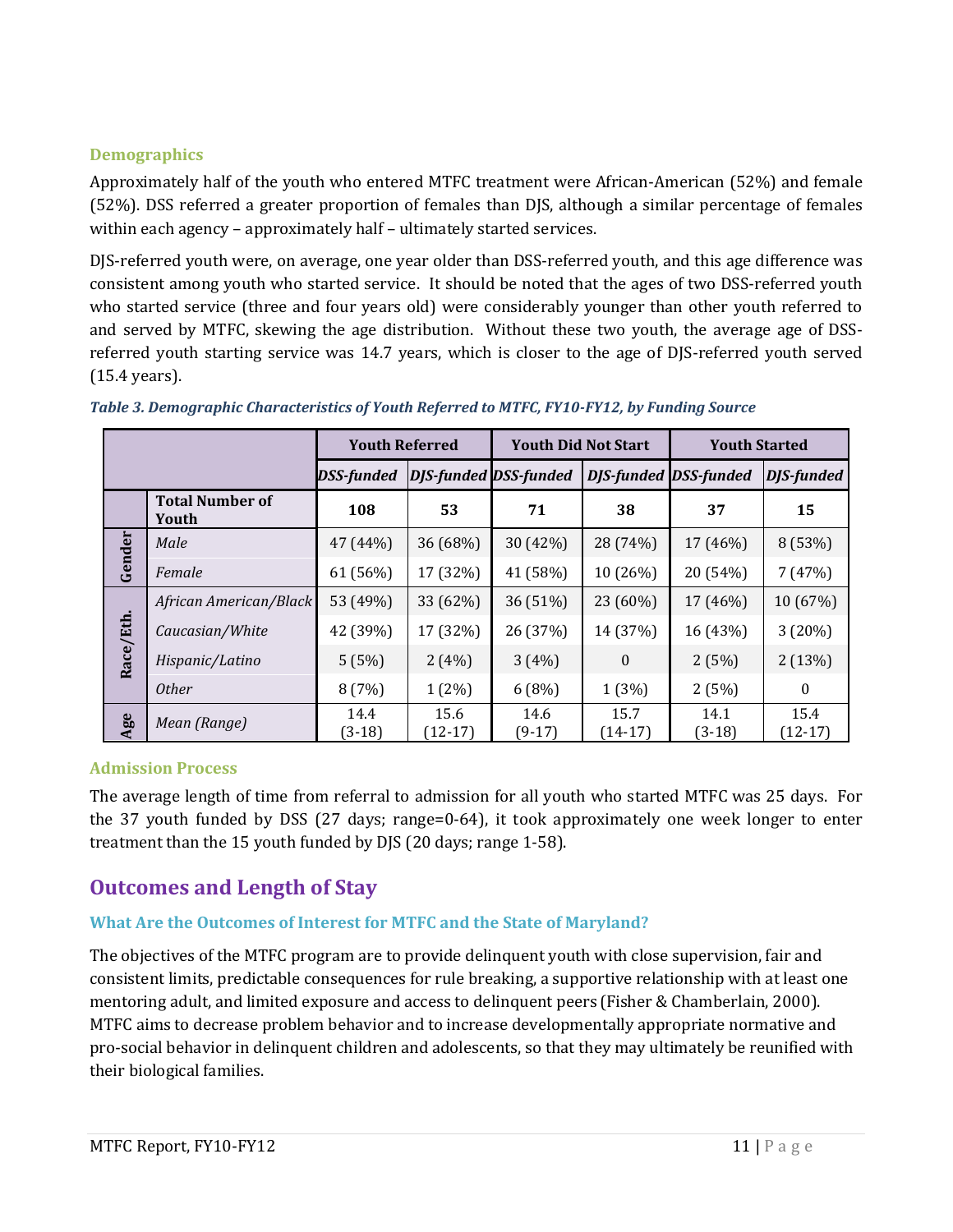#### <span id="page-11-0"></span>**Successful vs. Unsuccessful Outcomes**

A youth is considered to have a successful outcome as long as he/she completes the program *and* is discharged into a less restrictive living situation. An unsuccessful outcome entails that the youth did not complete the program, regardless of living situation.

| <b>Figure 3. Types of Living Situations</b> |  |  |  |  |
|---------------------------------------------|--|--|--|--|
|---------------------------------------------|--|--|--|--|

| <b>Less Restrictive Living Situations</b>                                                                                                                                                                                                                                                                                                                                              | <b>More Restrictive Living Situations</b>                                                                                                                                                                                                                                                 |
|----------------------------------------------------------------------------------------------------------------------------------------------------------------------------------------------------------------------------------------------------------------------------------------------------------------------------------------------------------------------------------------|-------------------------------------------------------------------------------------------------------------------------------------------------------------------------------------------------------------------------------------------------------------------------------------------|
| Two Biological Parents<br><b>Biological Mother</b><br><b>Biological Father</b><br>Home of a Relative<br>Adoptive Home<br>Home of a Family Friend<br>Independent Living by Self<br>Independent Living with Friend<br>Supervised Independent Living<br><b>Foster Care</b><br><b>Specialized Foster Care</b><br>Therapeutic Foster Care<br>Residential Job Corp or Vocational Center<br>٠ | Group Home<br><b>Emergency Shelter</b><br><b>Residential Treatment</b><br>Medical Hospital<br>Drug or Alcohol Rehab. Center<br>Inpatient in Psychiatric Hospital<br>Juvenile Detention Center or Youth<br>Correctional Center<br>Jail<br>$\bullet$<br>Homeless<br>Runaway<br><b>Other</b> |

#### <span id="page-11-1"></span>**Program Outcomes at Discharge**

Just over half of all discharged youth successfully completed MTFC (56%, *n*=19). The most common living situation upon successful discharge was with the youth's biological mother (79%, *n*=15), followed by home of a relative (11%, *n*=2) and foster care (11%, *n*=2). All DSS-funded youth who successfully discharged were in school/working and were not arrested for a new charge upon discharge. Among DJSfunded youth who successfully discharged, none were arrested for a new charge, and most were in school/working (78%, *n*=7).

Of the youth who did not successfully discharge (44%, *n*=15), the most common living situation was runaway (53%, *n*=8), followed by foster care (20%, *n*=3). The majority of unsuccessful discharges went to a more restrictive living situation (67%, *n*=10).

|  |  |  |  | Table4. MTFC Discharge Outcomes, FY10-FY12 |
|--|--|--|--|--------------------------------------------|
|--|--|--|--|--------------------------------------------|

|                                       |                                                                                                     | <b>DSS-Funded</b><br>$(n=19)$ | <b>DJS-Funded</b><br>$(n=15)$ |
|---------------------------------------|-----------------------------------------------------------------------------------------------------|-------------------------------|-------------------------------|
| <b>Successful</b><br><b>Discharge</b> | Youth has <b>completed treatment</b> and discharged to<br>a less restrictive living situation       | 10                            | q                             |
| <b>Unsuccessful</b>                   | Youth has been discharged to a less restrictive living<br>situation but has not completed treatment | 5                             |                               |
| <b>Discharge</b>                      | Youth has not completed treatment and been<br>discharged to a more restrictive living situation     |                               | b                             |

## <span id="page-11-2"></span>**Length of Stay**

For those youth who successfully completed MTFC, the average length of stay was 249 days (8.1 months), which is within the program model length of stay of 6-9 months. The average lengths of stay for successful